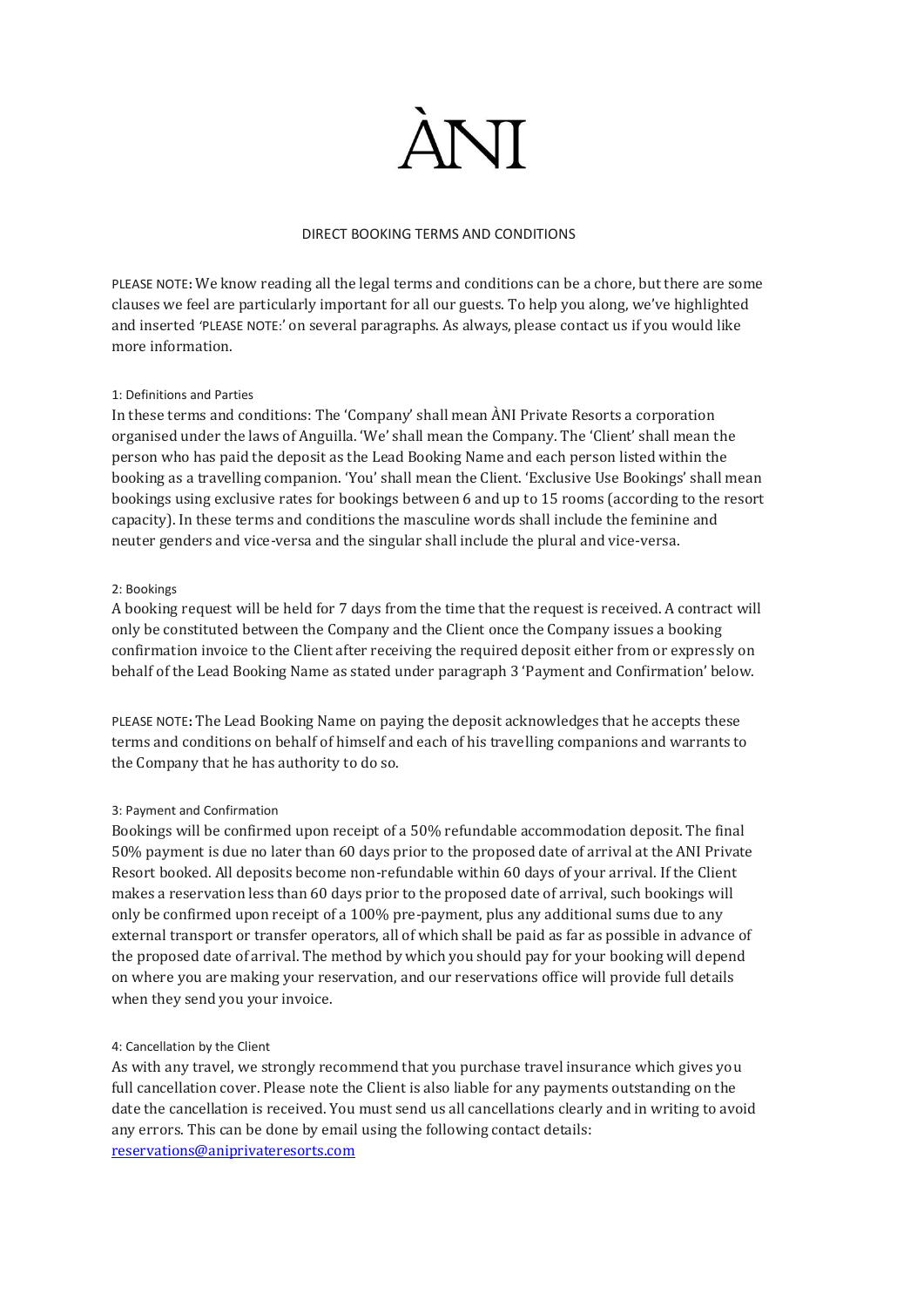## **ANT**

The Company will then confirm the cancellation back to the Client in writing with a cancellation number. The cancellation date shall be the date upon which the written notification of cancellation is received by the Company from the Client.

- Cancellations received more than 60 days prior to the proposed arrival date will not incur a cancellation penalty.
- Cancellations received 59 days or less prior to the proposed arrival date will incur a 100% penalty.

### Force Majeure Cancellations

If you have to cancel your booking due to unavoidable and extraordinary circumstances (including, but not limited to, government measures prohibiting travel, air traffic control strikes, serious adverse weather conditions making it impossible to fly, pandemic, epidemic, other serious health risks, warfare, other serious security problems such as terrorism, or natural disasters

• Cancellations received between prior to a proposed arrival date, will be refunded 100% or the company will find alternative dates to move the clients booking.

PLEASE NOTE: that any arrangements made and subsequently cancelled or amended with third party companies (e.g. tours, excursions) may incur charges according to the cancellation and amendment policy of that third party company and, if requested, you will refund us in respect of such charges forthwith. Please note that if a payment is not received from you on time or in the correct amount we reserve the right to release your reservation regardless of any payment(s) already received. We will use reasonable endeavours to contact you prior to taking this course of action and will remind you of any payments due.

In the event that a refund is provided to you, we shall not be responsible for any fluctuations in the exchange rate which may occur in the time between our receipt of the deposits and the time the refund is processed.

## 5: Changes by the Client to the date or nature of a booking

All requests for amendments must be received by the Company in writing from the Client. All requests shall be considered by the Company in its sole discretion and additional charges may apply. Please note that there may also be amendment or cancellation fees levied by third parties such as transfer operators. The Company will advise the Client of these when it becomes aware of them and the Client will, if requested, reimburse the Company in respect of such fees forthwith. Should you choose to leave any ÀNI Private Resort early for any reason other than in circumstances outlined in paragraph 8 below, no refund will be made to you nor will alternative dates be arranged.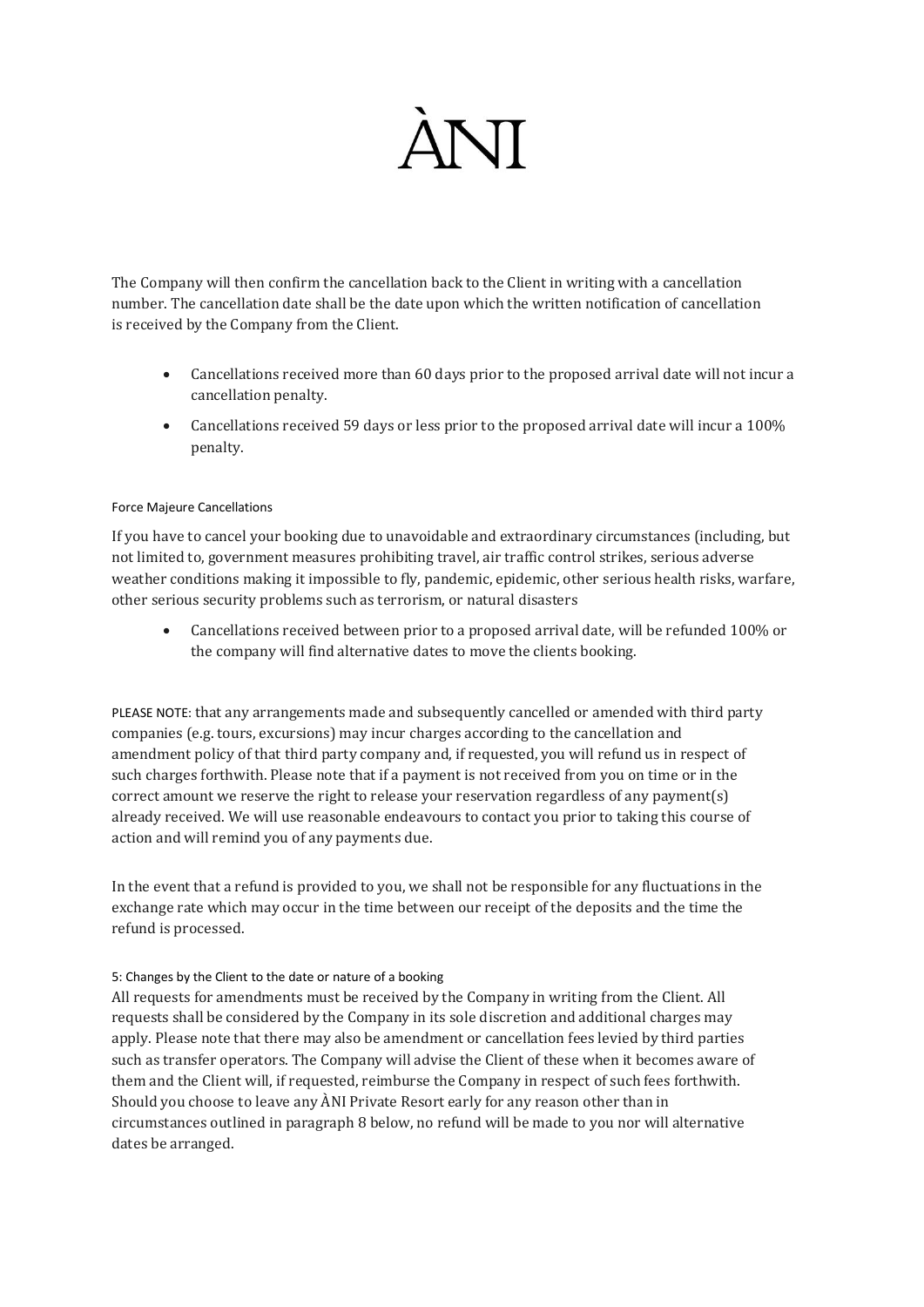# **ANI**

The Client also agrees that group stays at ÀNI Private Resort cannot be sold, awarded as prizes or otherwise transferred without the Company's prior written authorisation.

### 6: Changes and Cancellation by the Company

The Company will advise the Client of any changes or cancellations as soon as reasonably possible. Different terms will then apply depending on whether the proposed changes are, in the opinion of the Company, minor or substantial. If the proposed changes are, in the opinion of the Company, minor, the Company will make alternative, comparable arrangements at no cost to the Client, who shall accept such alternative arrangements. If the changes are, in the opinion of the Company, substantial, then the Company may offer alternative arrangements to the Client, but the Client shall not be obliged to accept such alternative arrangements. If no such alternative arrangements are offered in these circumstances, or the Client does not accept any such offered alternative arrangements, then the Client may reject the booking within 7 days of notification to the Client of the relevant change(s) and the Company will cancel the booking. If the Client rejects the booking in these circumstances, all monies which have been paid by the Client to us by the date of cancellation will be repaid less the Company's reasonable expenses in respect of the booking. Under no circumstances will the Company be liable to the Client for any financial recompense in the event of a change (whether material or otherwise) which does not lead to a cancellation. In the event that a refund is provided to you, we shall not be responsible for any fluctuations in the exchange rate which may occur in the time between our receipt of the deposits and the time the refund is processed.

PLEASE NOTE: Any liability of the Company which may arise in the event of cancellation shall be limited to a refund of monies as provided above. The Company will not be liable for any cancellation, which results from the Client's default. Without prejudice to the provisions set out above relating to cancellation, the Company reserves the right to cancel the service or the services it is contractually obligated to provide to the Client under these terms and conditions and require you to leave any ÀNI Private Resort immediately if the Company reasonably considers that the client's behaviour at any ÀNI Private Resort has caused (or is likely to cause) loss, damage or harm any ÀNI Private Resort or its reputation or any part of it; in these circumstances the Company shall not be obligated to make any refund of monies to you. Further, the Client shall indemnify and hold harmless the Company (for itself and on behalf of its affiliates, agents, officers and employees) against any such loss, damage or harm.

For the avoidance of doubt, this paragraph 6 shall be without prejudice to the rights of the Company set out in paragraph 8(b) of these terms and conditions and any cancellation by the Company for the reasons set out in paragraph 8(b) shall be dealt with in accordance with that provision and not in accordance with this paragraph 6.

#### 7: Liability of the Company

PLEASE NOTE: a) We accept no liability for ensuring that the accommodation which you book with us, is provided as described in this contract save where any part of your accommodation is not provided as described in this contract due to the fault of our employees or agents and this has adversely affected the enjoyment of the client's accommodation with us. Subject to the paragraph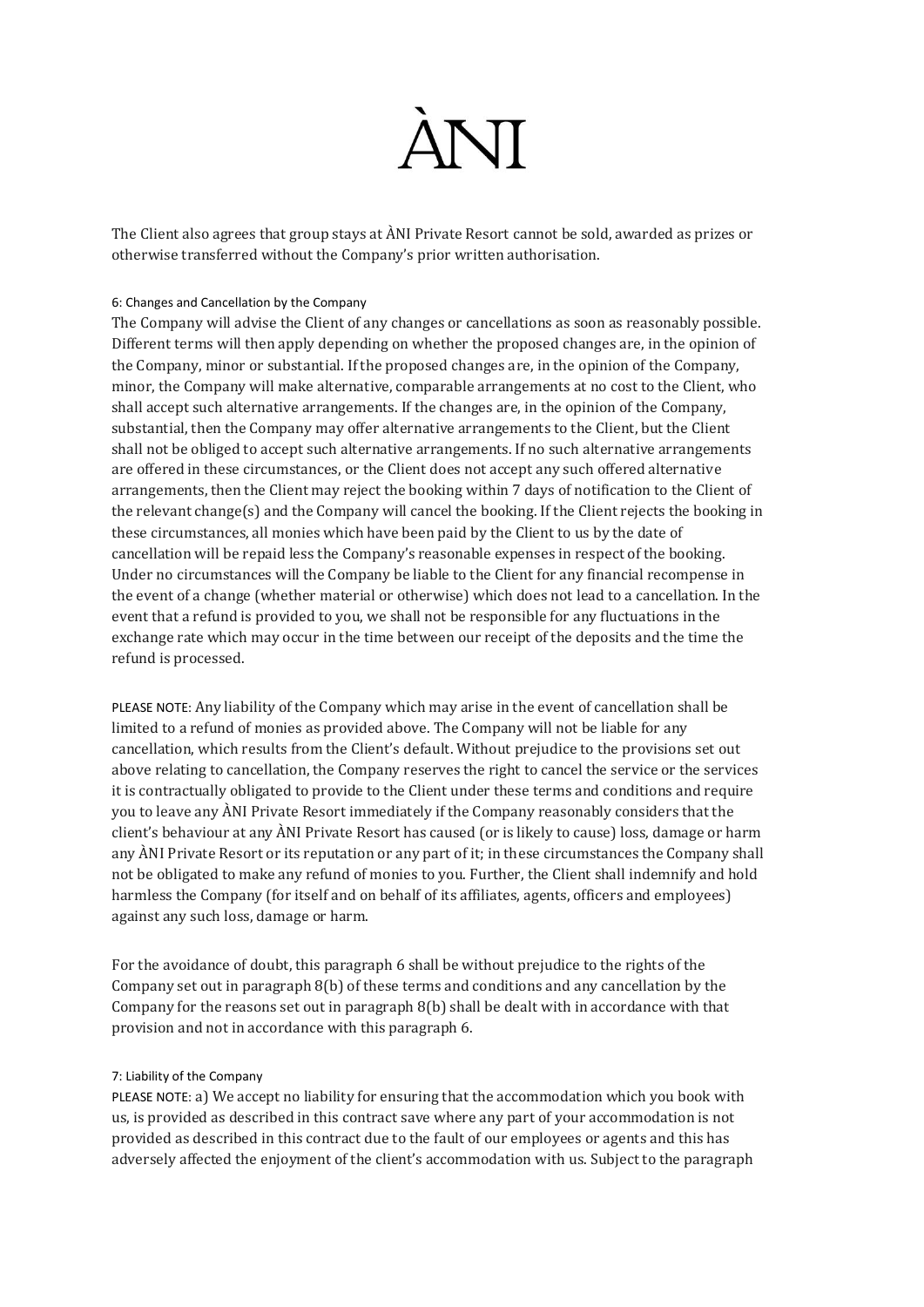## **ANT**

b) below, our liability in all cases shall be limited to a maximum of three times the aggregate amount paid to us by you in respect of your accommodation with us.

PLEASE NOTE: b) Nothing in paragraph a) above shall exclude or restrict our liability for death, injury or illness caused by the negligent acts and/or omissions of our employees or agents whilst acting within the scope of, or in the course of, their employment or engagement in the provision of your accommodation with us.

PLEASE NOTE: c) For the avoidance of doubt the Company will not be liable for loss or injury suffered by the Client which was outside the control of the Company. We would recommend that you obtain suitable insurance to cover loss or injury and you will ensure all travelling companions are made aware of such recommendation. The Company shall not be obligated to make any payments in those circumstances other that as otherwise referred to in the terms and conditions above.

#### 8: Force Majeure

a) If you have to cancel your booking due to unavoidable and extraordinary circumstances (including, but not limited to, government measures prohibiting travel, air traffic control strikes, serious adverse weather conditions making it impossible to fly, pandemic, epidemic, other serious health risks, warfare, other serious security problems such as terrorism, or natural disasters), the cancellation terms in paragraph 4 shall apply. In such circumstances, we may (acting in our sole discretion) provide you with a voucher in the value of your booking which can be used to make a booking with us at a future date.

b) If we are unable to fulfil your booking due to unavoidable and extraordinary circumstances (as described in the paragraph above), or we conclude that such circumstances mean that it is not commercially viable for us to do so, we may cancel your booking and provide you with a voucher in the value of your booking which can be used to make a booking with us at a future date. We will use all reasonable efforts to notify you of a cancellation of your booking for the reasons set out in this paragraph as far in advance of your booking as possible.

#### 9: Data Protection

We respect your privacy and we value the trust you've placed in us by sharing your information. Your information is held by ANI Villas Marketing Services Limited in accordance with the Anguilla Electronic Transactions Act 2006 (ETA) and Confidential Relationships Act, and the European General Data Protection Regulation. You can find out more about the information we collect, how we use it and why we use it, within our Privacy Policy – *click through to Privacy Policy on website.* We will not contact you with promotions or offers unless you have expressly opted in to receive such communications from us. If at any time you wish us to stop contacting you then simply follow the unsubscribe link in the communication, or email us at: [marketing@aniprivateresorts.com](mailto:marketing@aniprivateresorts.com)

#### 10: Entire Agreement; Variation and Waiver; Severance

These terms and conditions constitute the entire understanding and agreement in relation to their subject matter and supersede any previous explicit or implied agreement or undertaking between the parties with respect thereto. No variation, waiver or release of these terms and conditions shall be effective unless it is in writing signed by or on behalf of each of the Client and the Company. If any part of these terms and conditions is void or unenforceable due to any applicable law, it shall